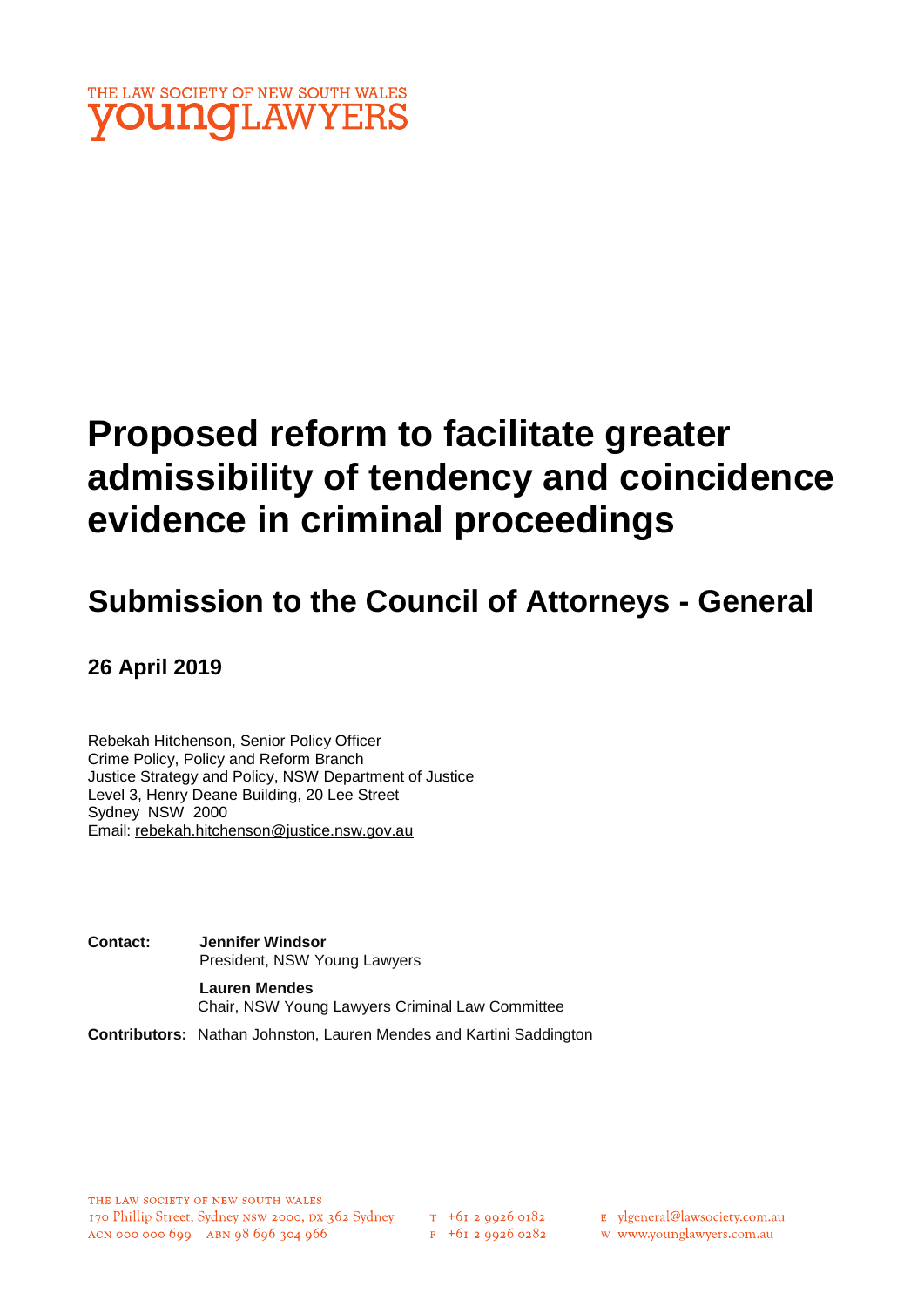### THE LAW SOCIETY OF NEW SOUTH WALES **OUNGLAWYERS**

The NSW Young Lawyers Criminal Law Committee (Committee) makes the following submission in response to the Proposal Paper, issued by the Council of Attorneys - General in relation to its proposed reform to facilitate greater admissibility of tendency and coincidence evidence in criminal proceedings.

## **NSW Young Lawyers**

NSW Young Lawyers is a division of The Law Society of New South Wales. NSW Young Lawyers supports practitioners in their professional and career development in numerous ways, including by encouraging active participation in its 15 separate committees, each dedicated to particular areas of practice. Membership is automatic for all NSW lawyers (solicitors and barristers) under 36 years and/or in their first five years of practice, as well as law students. NSW Young Lawyers currently has over 15,000 members.

The NSW Young Lawyers Criminal Law Committee is responsible for the development and support of members of NSW Young Lawyers who practice in, or are interested in, criminal law. The Committee takes a keen interest in providing comment and feedback on criminal law and the structures that support it, and considers the provision of submissions to be an important contribution to the community. The Committee is drawn from prosecution, defence (both private and public), police, the courts and other areas of practice that intersect with criminal law.

# **Submission**

#### **Amendments to the first and second limbs of the test**

The Committee supports the retention of the first limb, and the proposed reform of the second limb, to the test for admissibility of tendency and coincidence evidence.

As noted in the proposal paper, the current test creates an asymmetry in the balancing act between probative value and unfair prejudice. The Committee therefore supports the proposed amendment to remove the word 'substantially' from the second limb of the test, and to require that the 'evidence have probative value' that 'outweighs the danger of unfair prejudice' to the accused. This would serve to focus the judge's mind on any *unfair* prejudice to the accused person. In the Committee's view, it is that portion of the test which should be the focal point.

The Committee submits that these amendments to the second limb would provide adequate protection to the accused whilst ensuring fairness to both the accused and the prosecution.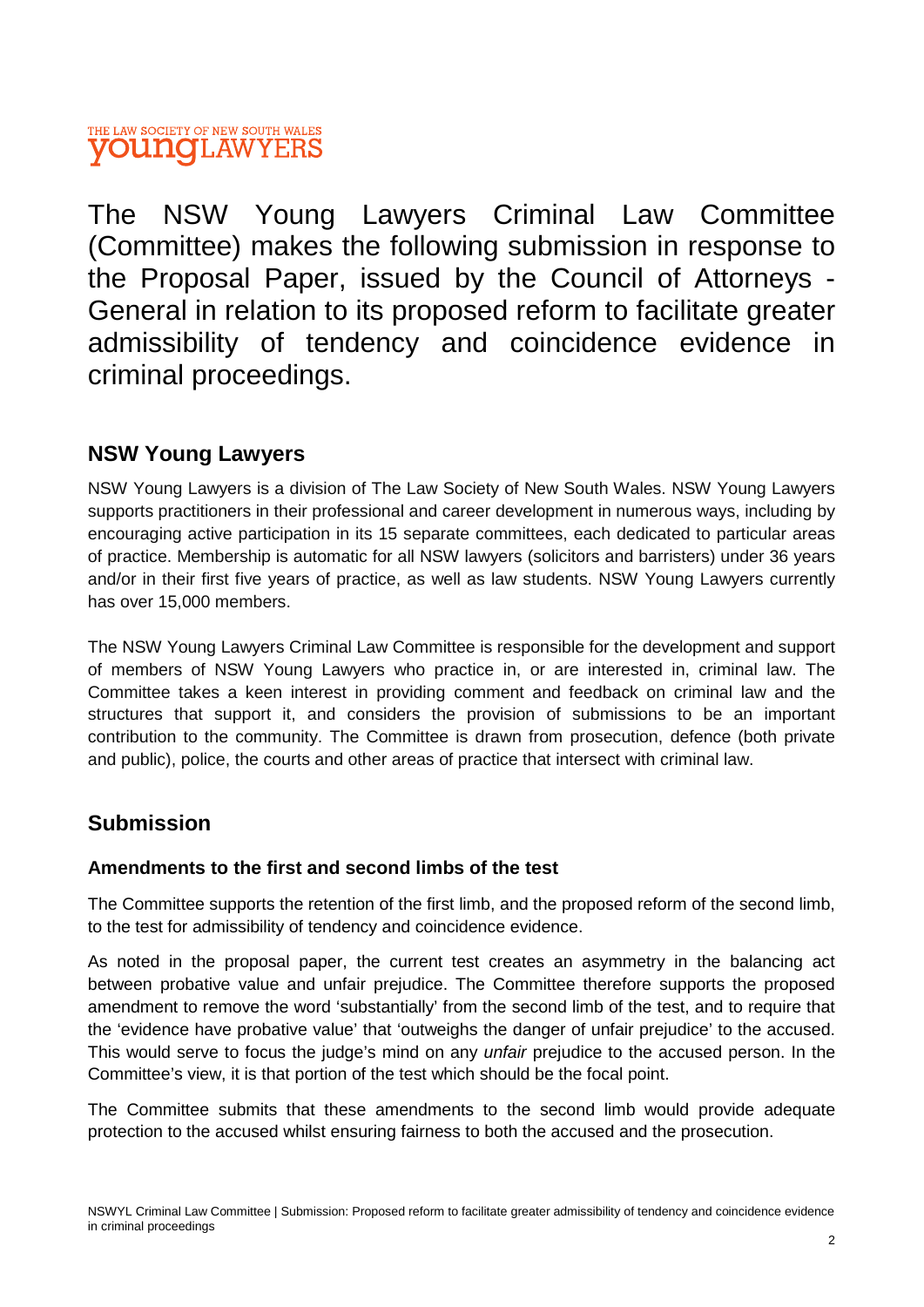#### THE LAW SOCIETY OF NEW SOUTH WALES **INQLAWYE**

#### **Targeted provision**

Whilst the Committee recognises the seriousness of sexual offences against children, it does not support the insertion of a new provision to create a sub-category of tendency evidence which would be targeted towards the prosecution of such offences. While the Committee submits that a tendency to have a sexual interest in children and/or to act on that tendency is usually of significant probative value, there may be instances where this is not the case. The creation of such a strong presumption would likely have the effect of eroding the rights of the accused and restricts judicial discretion on questions of fact.

#### **Joint trials**

The Committee does not support a legislative presumption in favour of joint trials in circumstances where the prosecution seeks to lead tendency or coincidence evidence. Such a presumption has the potential to result in a situation where, despite tendency and coincidence evidence being found to be inadmissible, the accused are unable to rebut the presumption, resulting in a joint trial. This is undesirable.

In the experience of Committee members, where tendency or coincidence evidence has been ruled as admissible, a joint trial is inevitable. As such, this amendment is not necessary, despite its undoubted popular appeal.

#### **Concoction, collusion or contamination**

The Committee supports this amendment on the basis that it is in line with current authority from the High Court of Australia.

#### **Standard of Proof - Beyond reasonable doubt**

The Committee supports the introduction of a provision to explicitly provide that tendency or coincidence evidence about an accused is not required to be proved beyond a reasonable doubt. As noted in the proposal paper, this reform is consistent with current authority from the High Court of Australia and in particular the High Court's judgment in *Bauer*.

#### **Improbability of similar lies**

The Committee supports the introduction of a provision to clearly recognise the improbability of similar lies evidence as a form of coincidence evidence. The Committee regards the reform as practical and considers it to be common sense. The reform may also be simpler for juries to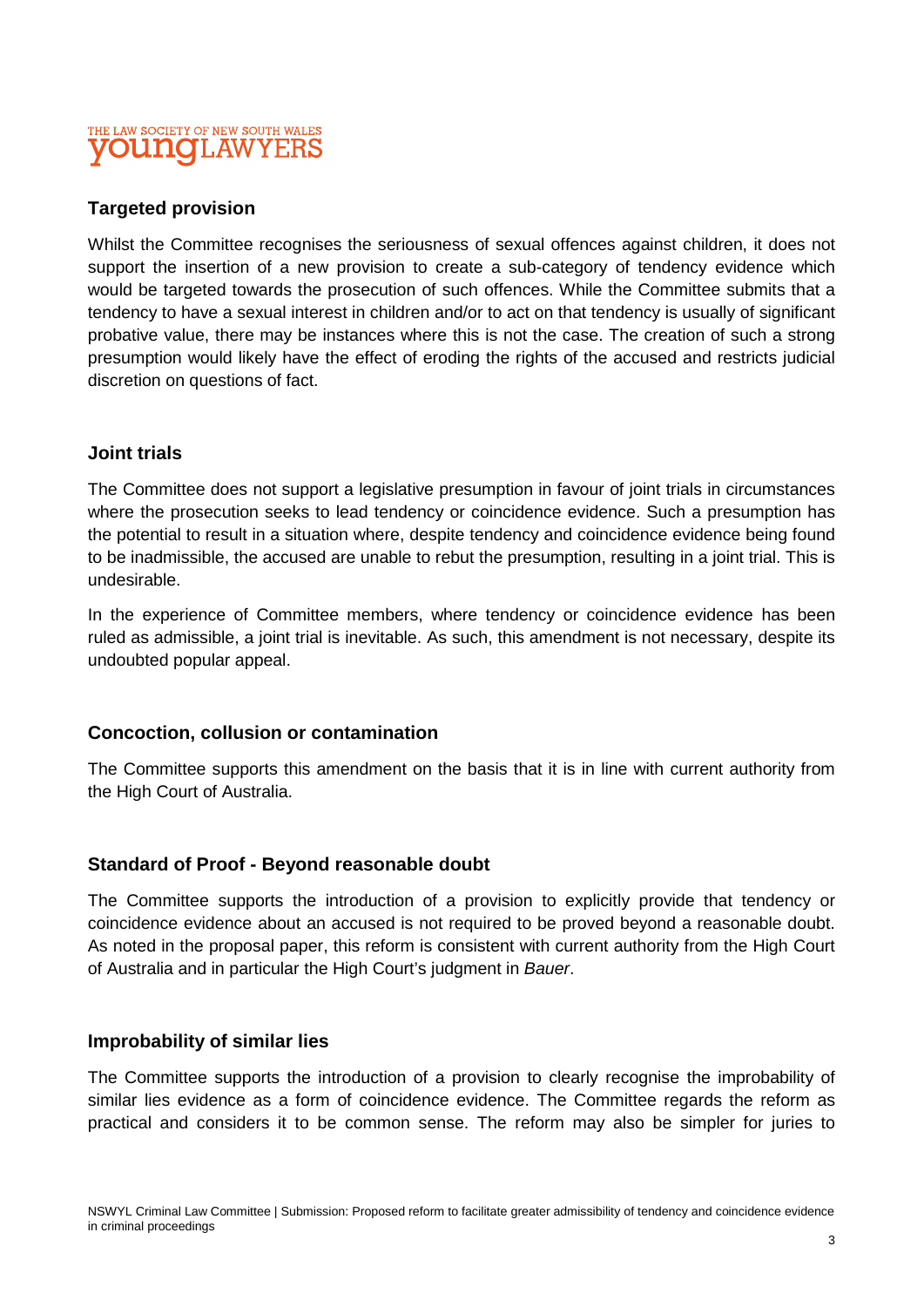### THE LAW SOCIETY OF NEW SOUTH WALES **INOLAWYEF**

understand and apply than tendency reasoning. As noted in the issues paper, and in the experience of our members, improbability of lies evidence is already commonly used in support of coincidence arguments to great effect. The legislative recognition of this type of evidence will prevent its misuse in tendency arguments and clarify the position for stakeholders.

#### **Annexure A**

The proposal included a tick box response sheet which the Committee has completed. The document forms part of this submission and is marked **Annexure A**.

## **Concluding Comments**

NSW Young Lawyers and the Committee thank you for the opportunity to make this submission. If you have any queries or require further submissions please contact the undersigned at your convenience.

#### **Contact:**

**Jennifer Windsor**  President NSW Young Lawyers Email: president@younglawyers.com.au **Alternate Contact:** 

llends

**Lauren Mendes**  Chair NSW Young Lawyers Criminal Law Committee Email: crimlaw.chair@younglawyers.com.au